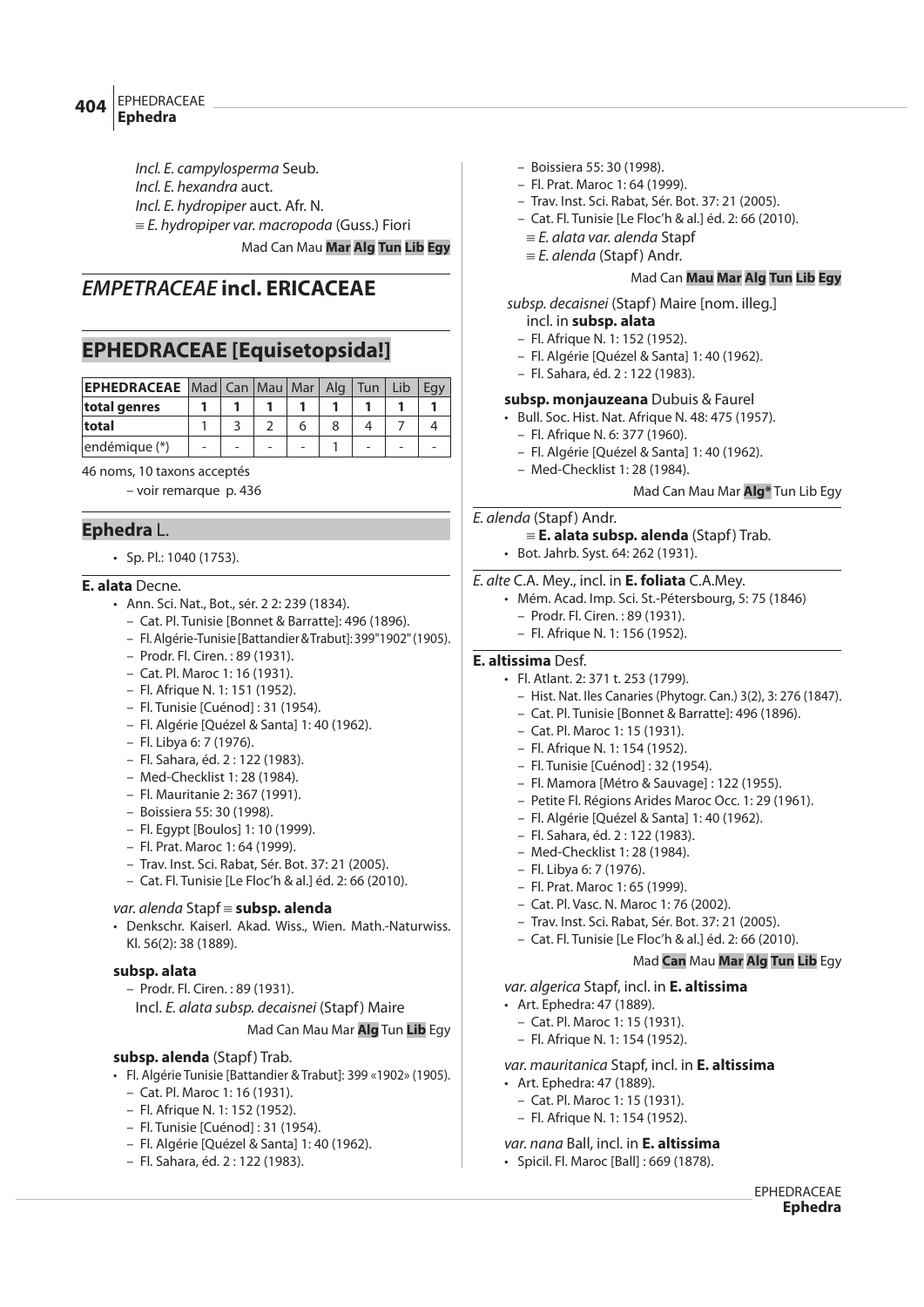var. scabra Maire, incl. in **E. altissima**

• Contr. 1353, Bull. Soc. Hist. Nat. Afrique N. 23: 221 (1932). – Fl. Afrique N. 1: 155 (1952).

#### var. tripolitana Pamp., incl. in **E. altissima**

- Bull. Soc. Bot. Ital.: 11 (1914).
- Piantae Tripol. : 5 (1914).
- Fl. Afrique N. 1: 155 (1952).

#### **E. aphylla** Forssk.

- Fl. Aegypt.-Arab. : 170 (1775).
	- Med-Checklist 1: 28 (1984).
	- Fl. Egypt [Boulos] 1: 10 (1999).

Mad Can Mau Mar Alg Tun **Lib Egy**

E. atlantica Andr., incl. in **E. major** Host • Bot. Jahrb. Syst. 64: 261 (1931).

## E. campylopoda C.A. Mey., incl. in **E. foeminea** Forssk.

• Mém. Acad. Sci. St. Petersb., Sci. Nat. 5: 73 (1846).

- Prodr. Fl. Ciren. : 88 (1931).
- Med-Checklist 1: 29 (1984).

## E. ciliata Fisch. & C.A. Mey., incl. in **E. foliata** C.A. Mey.

- Monog. Ephedra, 6: 100 (1846)
	- Med-Checklist 1: 28 (1984).
	- Fl. Egypt [Boulos] 1: 11 (1999).

E. dissoluta Webb & Berthel., incl. in **E. fragilis** Desf. • Hist. Nat. Iles Canaries (Phytogr. Can.) 3(2), 3: 275 (1847).

E. distachya auct. Alg. non L., incl. in **E. fragilis** Desf. – Fl. Atlant. 2: 372 (1799).

E. equisetiformis Webb & Berthel., incl. in **E. major** Host • Hist. Nat. Iles Canaries (Phytogr. Can.) 3(2), 3: 275 (1847).

## **E. foeminea** Forssk.

- Fl. Aegypt.-Arab. : 219 (1775).
- Fl. Eur. 1: 49 (1964).
	- Fl. Egypt (Boulos) 1: 11 (1999). Incl. E. campylopoda C.A.Mey. Incl. E. fragilis subsp. campylopoda (C.A.Mey.) Asch. & Graebn.

#### Mad Can Mau Mar Alg Tun **Lib** Egy**(S)**

## **E. foliata** Boiss. ex C.A. Mey.

- Monogr. Ephedra: 107 (1846).
	- Taxon 38: 549 (1989).
	- Boissiera 55: 31 (1998).
	- Incl. E. alte C.A.Mey. Incl. E. ciliata Fisch. & C.A. Mey.

## Incl. E. rollandii Maire

## Mad Can **Mau Mar Alg** Tun **Lib Egy**

## **E. fragilis** Desf.

- Fl. Atlant. 2: 372 (1799).
	- Fl. Algérie-Tunisie [Battandier & Trabut]: 399 "1902" (1905).
	- Fl. Arch. Madeira: 200 (1914).
	- Cat. Pl. Maroc 1: 16 (1931).

– Fl. Afrique N. 1: 158 (1952).

- Fl. Tunisie [Cuénod] : 32 (1954).
- Fl. Mamora [Métro & Sauvage] : 120 (1955).
- Fl. Algérie [Quézel & Santa] 1: 41 (1962).
- Fl. Eur. 1: 49 (1964).
- Fl. Sahara, éd. 2 : 124 (1983).
- Med-Checklist 1: 29 (1984).
- Fl. Andaluc. Occ. 1: 87 (1987).
- Sommerfeltia 17: 1-295 (1993).
- Boissiera 55: 32 (1998). – Fl. Prat. Maroc 1: 65 (1999).
- 
- Cat. Pl. Vasc. N. Maroc 1: 76 (2002).
- Trav. Inst. Sci. Rabat, Sér. Bot. 37: 21 (2005).
- Cat. Fl. Tunisie [Le Floc'h & al.] éd. 2: 66 (2010).
	- Incl. E. dissoluta Webb & Berthel.
	- Incl. E. distachya auct. Algérie
	- Incl. E. gibraltarica Boiss.
	- Incl. E. wettsteinii Buxb.

#### subvar. cossonii Stapf { **subsp. cossonii**

• Denkschr. Kaiserl. Akad. Wiss., Wien. Math.-Naturwiss. Kl. 56(2): 54 (1889).

## var. cossonii (Stapf) Trab. { **subsp. cossonii**

• Fl. Algérie-Tunisie [Battandier & Trabut]: 399 "1902" (1905).

## var. dissoluta (Webb & Berthel.) Trab.,

#### incl. in **subsp. fragilis**

- Fl. Algérie-Tunisie [Battandier & Trabut]: 399 "1902" (1905)
	- Fl. Arch. Madeira: 200 (1914).
	- Cat. Fl. Rif Orient. : 111 (1933).
	- Fl. Afrique N. 1: 159 (1952).
	- Fl. Tunisie [Cuénod] : 33 (1954).
	- $E = E$ . dissoluta Webb & Berthel.

#### var. gibraltarica (Boiss.) Trab., incl. in **subsp. fragilis**

- Fl. Algérie-Tunisie [Battandier & Trabut]: 399 "1902" (1905).
	- Fl. Afrique N. 1: 160 (1952).
	- $E$ . gibraltarica Boiss.

var. wettsteinii (Buxb.) Maire & Weiller,

#### incl. in **subsp. fragilis**

- Bull. Soc. Hist. Nat. Afrique N. 30: 311 (1939).
	- Fl. Afrique N. 1: 159 (1952).
	- Fl. Tunisie [Cuénod] : 32 (1954).
	- $E$ . wettsteinii Buxb.

subsp. campylopoda (C.A. Mey.) Asch. & Graebn., incl. in **E. foeminea** Forssk.

- Syn. Pl. 1 ed. 2: 398 (1913).
- Fl. Afrique N. 1: 161 (1952).
- Notes Roy. Bot. Gard. Edinburgh : 291-295 (1980).
- $E$ . campylopoda C.A. Mev.

#### **subsp. cossonii** (Stapf) Maire

- Cat. Pl. Maroc 1: 16 (1931).
	- Fl. Afrique N. 1: 160 (1952).
	- Med-Checklist 1: 29 (1984).
	- Boissiera 55: 32 (1998).
	- Fl. Prat. Maroc 1: 65 (1999).

INDEX SYNONYMIQUE DE LA FLORE D'AFRIQUE DU NORD